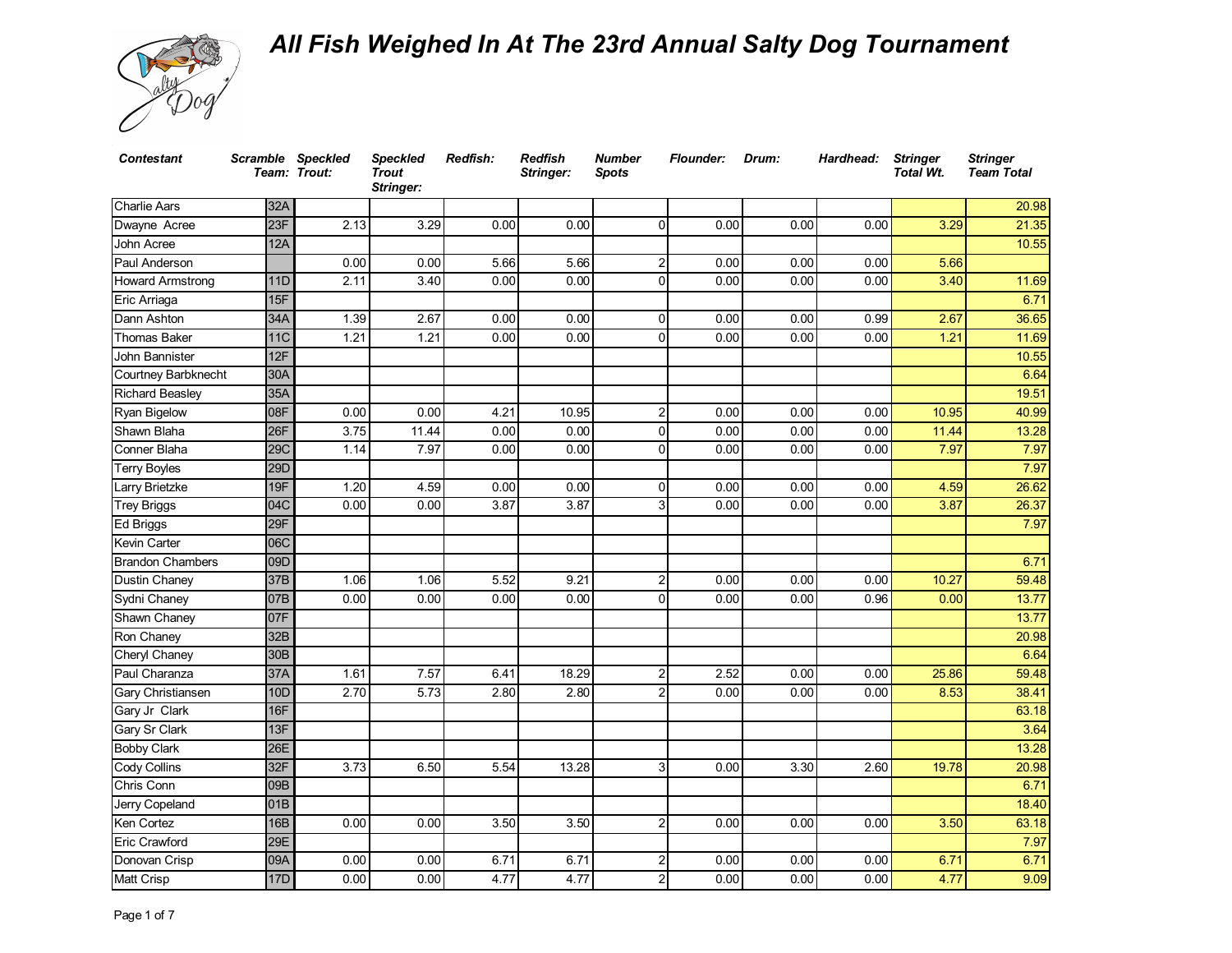

| <b>Contestant</b>     | Scramble Speckled | Team: Trout:      | <b>Speckled</b><br><b>Trout</b><br>Stringer: | <b>Redfish:</b> | <b>Redfish</b><br>Stringer: | <b>Number</b><br><b>Spots</b> | <b>Flounder:</b> | Drum: | Hardhead: Stringer | <b>Total Wt.</b> | <b>Stringer</b><br><b>Team Total</b> |
|-----------------------|-------------------|-------------------|----------------------------------------------|-----------------|-----------------------------|-------------------------------|------------------|-------|--------------------|------------------|--------------------------------------|
| Scott Cryer           | <b>17B</b>        | 1.60              | 4.32                                         | 0.00            | 0.00                        | $\overline{0}$                | 0.00             | 0.00  | 0.00               | 4.32             | 9.09                                 |
| Allen W Cryer         | 28A               |                   |                                              |                 |                             |                               |                  |       |                    |                  | 2.43                                 |
| Allen L Cryer         | 32D               | 1.20              | 1.20                                         | 0.00            | 0.00                        | $\Omega$                      | 0.00             | 0.00  | 0.00               | 1.20             | 20.98                                |
| Sean Cummingham       | 28C               |                   |                                              |                 |                             |                               |                  |       |                    |                  | 2.43                                 |
| <b>Tyler Dannhaus</b> | 16D               | 1.08              | 3.34                                         | 5.22            | 14.84                       | 2                             | 3.85             | 0.00  | 0.00               | 18.18            | 63.18                                |
| John Daugherty        | 35F               |                   |                                              |                 |                             |                               |                  |       |                    |                  | 19.51                                |
| John Mike Davis       | 23B               |                   |                                              |                 |                             |                               |                  |       |                    |                  | 21.35                                |
| <b>Bob Davis</b>      | 36B               | $\overline{1.54}$ | 2.75                                         | 0.00            | 0.00                        | $\Omega$                      | 0.00             | 0.00  | 0.00               | 2.75             | 17.65                                |
| <b>Mike Davis</b>     | 06A               |                   |                                              |                 |                             |                               |                  |       |                    |                  |                                      |
| <b>Matthew Davis</b>  | 06F               |                   |                                              |                 |                             |                               |                  |       |                    |                  |                                      |
| Craig Davis           | 31C               | 1.32              | 2.37                                         | 0.00            | 0.00                        | $\Omega$                      | 0.00             | 0.00  | 0.00               | 2.37             | 28.22                                |
| Robert Debruyn        | 34D               | 1.35              | 1.35                                         | 0.00            | 0.00                        | $\Omega$                      | 0.00             | 0.00  | 0.00               | 1.35             | 36.65                                |
| Tanner Delong         |                   | 4.92              | 4.92                                         | 0.00            | 0.00                        | $\Omega$                      | 0.00             | 0.00  | 0.00               | 4.92             |                                      |
| James Demoin          | <b>28D</b>        |                   |                                              |                 |                             |                               |                  |       |                    |                  | 2.43                                 |
| Mike Dishongh         | <b>38C</b>        |                   |                                              |                 |                             |                               |                  |       |                    |                  | 31.43                                |
| Charles Dolezel       | 30F               | 2.43              | 3.53                                         | 3.11            | 3.11                        | $\mathbf 0$                   | 0.00             | 0.00  | 0.00               | 6.64             | 6.64                                 |
| Anita Dolezel         | 33A               | 0.00              | 0.00                                         | 5.98            | 15.16                       | 6                             | 0.00             | 0.00  | 0.00               | 15.16            | 28.17                                |
| Larry Dolgner         | 02A               | 0.00              | 0.00                                         | 3.48            | 3.48                        | $\mathbf 1$                   | 0.00             | 0.00  | 0.00               | 3.48             | 29.76                                |
| <b>Patrick Doucet</b> | 19B               | 0.00              | 0.00                                         | 0.00            | 0.00                        | $\Omega$                      | 0.00             | 3.40  | 0.00               | 0.00             | 26.62                                |
| Kenneth Dowell        | 11A               |                   |                                              |                 |                             |                               |                  |       |                    |                  | 11.69                                |
| <b>Drew Dueitt</b>    | 23A               |                   |                                              |                 |                             |                               |                  |       |                    |                  | 21.35                                |
| <b>Cody Fisher</b>    | 06D               |                   |                                              |                 |                             |                               |                  |       |                    |                  |                                      |
| <b>Conley Foeh</b>    | 34C               | 2.21              | 8.45                                         | 3.16            | 6.18                        | $\overline{0}$                | 0.00             | 0.00  | 0.00               | 14.63            | 36.65                                |
| Tim Foeh              | 08E               | 0.00              | 0.00                                         | 5.19            | 14.25                       | 2                             | 0.00             | 0.00  | 0.00               | 14.25            | 40.99                                |
| Ty Foeh               | 07C               | 0.00              | 0.00                                         | 4.25            | 12.34                       | $\overline{2}$                | 0.00             | 0.00  | 0.00               | 12.34            | 13.77                                |
| Dale Freytag          | 08B               |                   |                                              |                 |                             |                               |                  |       |                    |                  | 40.99                                |
| <b>Tom Fuller</b>     | 38D               |                   |                                              |                 |                             |                               |                  |       |                    |                  | 31.43                                |
| <b>Hunter Fuller</b>  | 09F               |                   |                                              |                 |                             |                               |                  |       |                    |                  | 6.71                                 |
| Marc Fumoso           | 04A               | 3.62              | 3.62                                         | 0.00            | 0.00                        | $\Omega$                      | 0.00             | 0.00  | 0.00               | 3.62             | 26.37                                |
| <b>Tim Galloway</b>   | 19A               |                   |                                              |                 |                             |                               |                  |       |                    |                  | 26.62                                |
| Debbie Gann           | 33F               |                   |                                              |                 |                             |                               |                  |       |                    |                  | 28.17                                |
| Robert Garcia         | 20C               |                   |                                              |                 |                             |                               |                  |       |                    |                  | 32.19                                |
| Rufus Garcia          | 05D               |                   |                                              |                 |                             |                               |                  |       |                    |                  | 11.46                                |
| <b>Rick Garland</b>   | 31E               |                   |                                              |                 |                             |                               |                  |       |                    |                  | 28.22                                |
| Dylan Garza           | 10E               |                   |                                              |                 |                             |                               |                  |       |                    |                  | 38.41                                |
| Skyler Garza          | 26C               |                   |                                              |                 |                             |                               |                  |       |                    |                  | 13.28                                |
| Dylan GarzaJr         |                   |                   |                                              |                 |                             |                               |                  |       |                    |                  |                                      |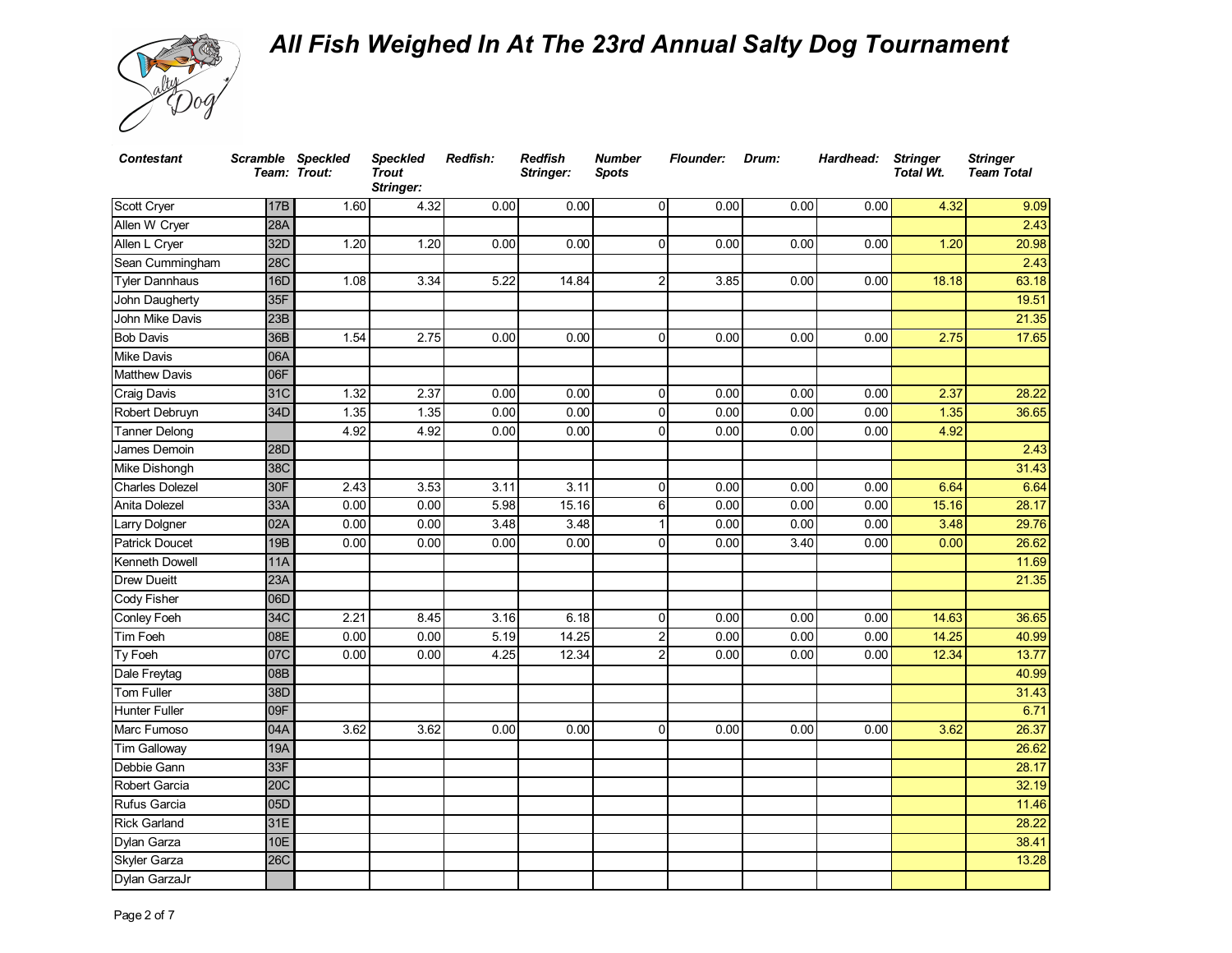

| <b>Contestant</b>       |     | Scramble Speckled<br>Team: Trout: | <b>Speckled</b><br><b>Trout</b><br>Stringer: | Redfish: | <b>Redfish</b><br>Stringer: | <b>Number</b><br><b>Spots</b> | <b>Flounder:</b> | Drum: | Hardhead: | <b>Stringer</b><br><b>Total Wt.</b> | <b>Stringer</b><br><b>Team Total</b> |
|-------------------------|-----|-----------------------------------|----------------------------------------------|----------|-----------------------------|-------------------------------|------------------|-------|-----------|-------------------------------------|--------------------------------------|
| Ken Gawlik              | 14B | 4.76                              | 6.39                                         | 0.00     | 0.00                        | $\Omega$                      | 0.00             | 0.00  | 0.00      | 6.39                                | 58.17                                |
| <b>Roy Goines</b>       | 04E | 0.00                              | 0.00                                         | 0.00     | 0.00                        | 0                             | 0.00             | 0.00  | 0.69      | 0.00                                | 26.37                                |
| Mark Gonzales           | 35B | 0.00                              | 0.00                                         | 5.16     | 12.26                       |                               | 0.00             | 0.00  | 0.00      | 12.26                               | 19.51                                |
| Matt Gore               | 01D |                                   |                                              |          |                             |                               |                  |       |           |                                     | 18.40                                |
| <b>Ashley Grier</b>     | 17F |                                   |                                              |          |                             |                               |                  |       |           |                                     | 9.09                                 |
| <b>Trevor Grier</b>     | 03B |                                   |                                              |          |                             |                               |                  |       |           |                                     | 19.15                                |
| Jason Grimm             | 26A | 1.84                              | 1.84                                         | 0.00     | 0.00                        | $\Omega$                      | 0.00             | 0.00  | 0.00      | 1.84                                | 13.28                                |
| <b>Toby Guenter</b>     | 13A |                                   |                                              |          |                             |                               |                  |       |           |                                     | 3.64                                 |
| Nash Guerrero           | 18B |                                   |                                              |          |                             |                               |                  |       |           |                                     | 26.82                                |
| Jonathan Hale           | 07A |                                   |                                              |          |                             |                               |                  |       |           |                                     | 13.77                                |
| Rebecca Hale            | 05C |                                   |                                              |          |                             |                               |                  |       |           |                                     | 11.46                                |
| Stan Harley             | 12D |                                   |                                              |          |                             |                               |                  |       |           |                                     | 10.55                                |
| Lauren Harnett          | 14E |                                   |                                              |          |                             |                               |                  |       |           |                                     | 58.17                                |
| Andrew Harrison         | 15C | 1.81                              | 4.32                                         | 0.00     | 0.00                        | $\Omega$                      | 0.00             | 0.00  | 0.00      | 4.32                                | 6.71                                 |
| <b>Matthew Hartnett</b> | 25C |                                   |                                              |          |                             |                               |                  |       |           |                                     | 2.97                                 |
| David Hess              | 22F |                                   |                                              |          |                             |                               |                  |       |           |                                     | 16.67                                |
| Mark Hettinger          | 31A |                                   |                                              |          |                             |                               |                  |       |           |                                     | 28.22                                |
| <b>Austin Hodges</b>    | 02D | 5.78                              | 5.78                                         | 0.00     | 0.00                        | $\mathbf{0}$                  | 0.00             | 0.00  | 0.00      | 5.78                                | 29.76                                |
| <b>Grant Hodges</b>     | 15E | 2.39                              | 2.39                                         | 0.00     | 0.00                        | 0                             | 0.00             | 0.00  | 0.00      | 2.39                                | 6.71                                 |
| Kenneth Hosek           | 31F | 2.49                              | 9.49                                         | 6.27     | 16.36                       | 2                             | 0.00             | 0.00  | 0.00      | 25.85                               | 28.22                                |
| Greg Houser             | 36D |                                   |                                              |          |                             |                               |                  |       |           |                                     | 17.65                                |
| <b>Rusty Hultquist</b>  | 32E |                                   |                                              |          |                             |                               |                  |       |           |                                     | 20.98                                |
| Frank Ingram            | 37E |                                   |                                              |          |                             |                               |                  |       |           |                                     | 59.48                                |
| Cade Janda              | 24A | 0.00                              | 0.00                                         | 0.00     | 0.00                        | $\Omega$                      | 0.00             | 0.00  | 1.87      | 0.00                                | 1.04                                 |
| Lucas Janda             | 36C | 0.00                              | 0.00                                         | 0.00     | 0.00                        | $\Omega$                      | 0.00             | 0.00  | 1.79      | 0.00                                | 17.65                                |
| Gary Janda              | 23C | 0.00                              | 0.00                                         | 0.00     | 0.00                        | 0                             | 0.00             | 0.00  | 1.67      | 0.00                                | 21.35                                |
| Mykal Jankowiak         | 25D |                                   |                                              |          |                             |                               |                  |       |           |                                     | 2.97                                 |
| Carlos Jaramillo        | 22B |                                   |                                              |          |                             |                               |                  |       |           |                                     | 16.67                                |
| Wendy Jenschke          | 37C | 2.47                              | 10.25                                        | 0.00     | 0.00                        | 0                             | 0.00             | 0.00  | 0.00      | 10.25                               | 59.48                                |
| Ken Jersey              | 03F | 1.86                              | 4.85                                         | 0.00     | 0.00                        | $\Omega$                      | 0.00             | 0.00  | 0.00      | 4.85                                | 19.15                                |
| <b>Mallory Jessop</b>   | 02E | 1.98                              | 3.25                                         | 3.71     | 7.20                        | Δ                             | 0.00             | 0.00  | 0.00      | 10.45                               | 29.76                                |
| Melissa Jessop          | 38E | 1.30                              | 3.69                                         | 0.00     | 0.00                        | 0                             | 0.00             | 0.00  | 0.00      | 3.69                                | 31.43                                |
| Jeff Jessop             | 16E | 3.48                              | 9.50                                         | 0.00     | 0.00                        | 0                             | 0.00             | 0.00  | 0.00      | 9.50                                | 63.18                                |
| Jarrod Jessop           | 03D | 2.61                              | 8.73                                         | 0.00     | 0.00                        | 0                             | 0.00             | 0.00  | 0.00      | 8.73                                | 19.15                                |
| Rickie Johnstone        | 36E |                                   |                                              |          |                             |                               |                  |       |           |                                     | 17.65                                |
| <b>Rick Johnstone</b>   | 02C |                                   |                                              |          |                             |                               |                  |       |           |                                     | 29.76                                |
| Deanna Johnstone        | 25E |                                   |                                              |          |                             |                               |                  |       |           |                                     | 2.97                                 |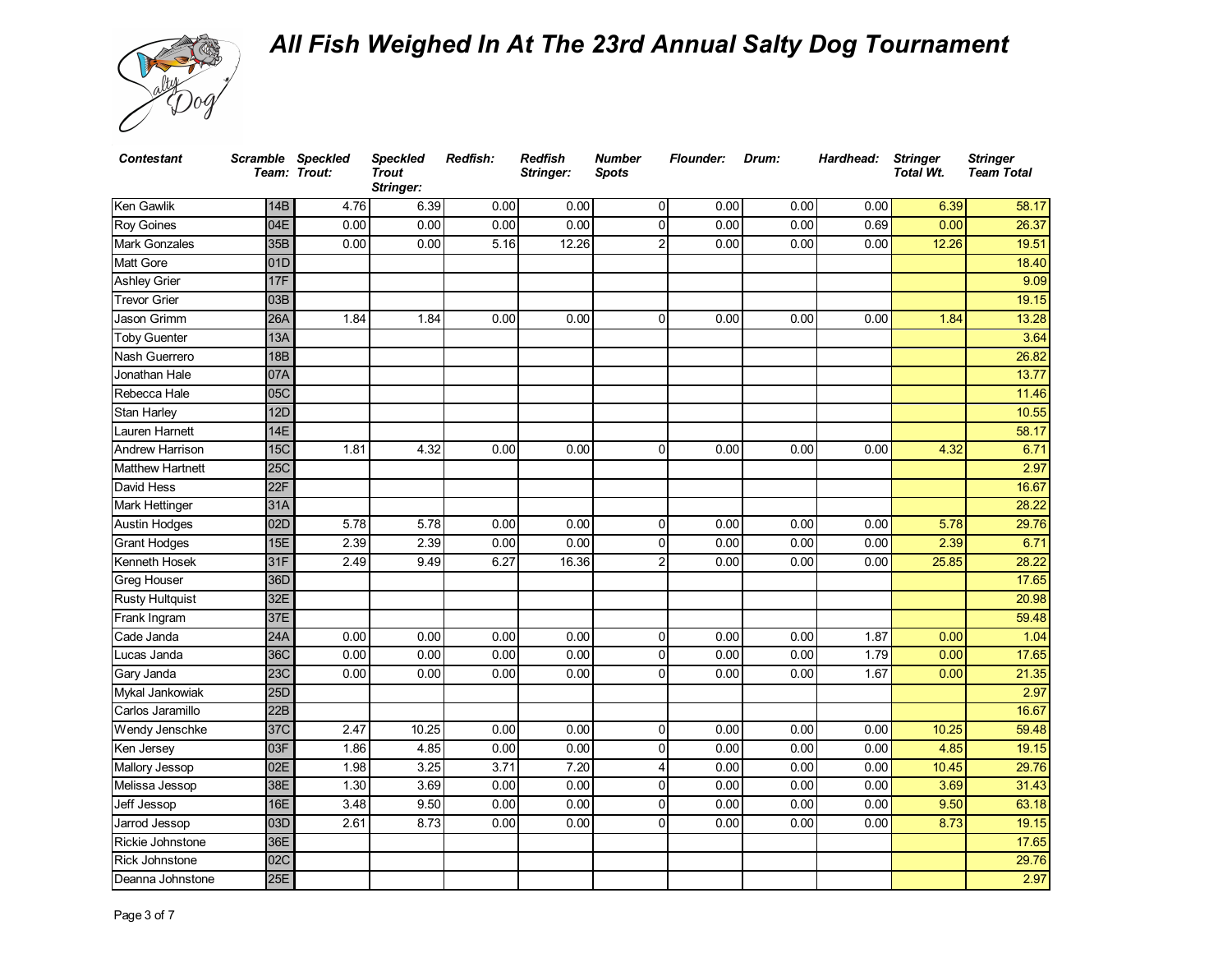

| <b>Contestant</b>    |                 | Scramble Speckled<br>Team: Trout: | <b>Speckled</b><br><b>Trout</b><br>Stringer: | <b>Redfish:</b> | <b>Redfish</b><br>Stringer: | Number<br><b>Spots</b> | <b>Flounder:</b> | Drum: | Hardhead: | <b>Stringer</b><br><b>Total Wt.</b> | <b>Stringer</b><br><b>Team Total</b> |
|----------------------|-----------------|-----------------------------------|----------------------------------------------|-----------------|-----------------------------|------------------------|------------------|-------|-----------|-------------------------------------|--------------------------------------|
| Chris Jones          | 04D             | 4.32                              | 15.95                                        | 0.00            | 0.00                        | 0                      | 0.00             | 0.00  | 0.00      | 15.95                               | 26.37                                |
| Michael Kahn         | <b>18C</b>      | 3.20                              | 13.14                                        | 5.24            | 12.52                       | $\overline{2}$         | 0.00             | 0.00  | 0.00      | 25.66                               | 26.82                                |
| <b>Brian Kelley</b>  | 35E             |                                   |                                              |                 |                             |                        |                  |       |           |                                     | 19.51                                |
| Randy Kerner         | 38B             | 0.00                              | 0.00                                         | 0.00            | 0.00                        | $\Omega$               | 0.00             | 0.00  | 1.12      | 0.00                                | 31.43                                |
| <b>Bodie Knapp</b>   | 01F             |                                   |                                              |                 |                             |                        |                  |       |           |                                     | 18.40                                |
| Justina Knapp        | 05A             |                                   |                                              |                 |                             |                        |                  |       |           |                                     | 11.46                                |
| Carly Knapp          | 19E             |                                   |                                              |                 |                             |                        |                  |       |           |                                     | 26.62                                |
| Clayton Krebs        | 07E             | 1.43                              | 1.43                                         | 0.00            | 0.00                        | $\Omega$               | 0.00             | 0.00  | 0.00      | 1.43                                | 13.77                                |
| <b>Bradley Kreg</b>  | 12E             |                                   |                                              |                 |                             |                        |                  |       |           |                                     | 10.55                                |
| Randy Kresta         | 10 <sub>C</sub> | 2.79                              | 9.16                                         | 0.00            | 0.00                        | $\Omega$               | 0.00             | 0.00  | 0.00      | 9.16                                | 38.41                                |
| Rusty Kroesche       | 20B             |                                   |                                              |                 |                             |                        |                  |       |           |                                     | 32.19                                |
| Dusty Kroesche       | 04B             | 2.93                              | 2.93                                         | 0.00            | 0.00                        | $\Omega$               | 0.00             | 0.00  | 0.00      | 2.93                                | 26.37                                |
| Traci Kroesche       | 33C             |                                   |                                              |                 |                             |                        |                  |       |           |                                     | 28.17                                |
| <b>Brad Kveton</b>   | <b>14D</b>      | 4.09                              | 17.11                                        | 5.74            | 16.79                       | $\Omega$               | 0.00             | 0.00  | 0.00      | 33.90                               | 58.17                                |
| Julie Kveton         | 21E             | 0.00                              | 0.00                                         | 7.02            | 7.02                        | 2                      | 0.00             | 0.00  | 0.00      | 7.02                                | 27.87                                |
| Andrew Landry        | 37D             | 0.00                              | 0.00                                         | 4.95            | 13.10                       | $\overline{c}$         | 0.00             | 0.00  | 2.10      | 13.10                               | 59.48                                |
| Denton Leopold       | 08D             | 1.32                              | 3.83                                         | 5.99            | 5.99                        | 3                      | 0.00             | 0.00  | 0.00      | 9.82                                | 40.99                                |
| <b>Benny Lewis</b>   | 05E             |                                   |                                              |                 |                             |                        |                  |       |           |                                     | 11.46                                |
| <b>Matt Light</b>    | 01A             | 3.57                              | 9.72                                         | 0.00            | 0.00                        | $\Omega$               | 0.00             | 0.00  | 0.00      | 9.72                                | 18.40                                |
| Paul Lock            | 22C             |                                   |                                              |                 |                             |                        |                  |       |           |                                     | 16.67                                |
| Lori Mahler          | 13B             |                                   |                                              |                 |                             |                        |                  |       |           |                                     | 3.64                                 |
| Xavier Maldonado     | 07D             |                                   |                                              |                 |                             |                        |                  |       |           |                                     | 13.77                                |
| Julie Mancini        | 37F             |                                   |                                              |                 |                             |                        |                  |       |           |                                     | 59.48                                |
| <b>Abby Marlow</b>   | 03A             |                                   |                                              |                 |                             |                        |                  |       |           |                                     | 19.15                                |
| <b>Greg Marrs</b>    | 23D             |                                   |                                              |                 |                             |                        |                  |       |           |                                     | 21.35                                |
| LouAnn Marrs         | 25F             |                                   |                                              |                 |                             |                        |                  |       |           |                                     | 2.97                                 |
| Danny Marrs          | 21A             |                                   |                                              |                 |                             |                        |                  |       |           |                                     | 27.87                                |
| Con McClesseter      | 27A             |                                   |                                              |                 |                             |                        |                  |       |           |                                     | 11.63                                |
| Scott McCracken      | 27D             |                                   |                                              |                 |                             |                        |                  |       |           |                                     | 11.63                                |
| George McGrand       | <b>19D</b>      | 1.31                              | 6.25                                         | 5.30            | 14.30                       | 6                      | 0.00             | 0.00  | 0.00      | 20.55                               | 26.62                                |
| Beverly Melchisedech | 21B             | 1.05                              | 1.05                                         | 0.00            | 0.00                        | $\Omega$               | 0.00             | 0.00  | 0.00      | 1.05                                | 27.87                                |
| Cody Meldau          | 22E             | 2.50                              | 2.50                                         | 0.00            | 0.00                        | 0                      | 0.00             | 0.00  | 0.00      | 2.50                                | 16.67                                |
| <b>Matt Meyer</b>    | 20D             | 0.00                              | 0.00                                         | 6.25            | 14.19                       | 3                      | 0.00             | 0.00  | 0.00      | 14.19                               | 32.19                                |
| <b>Kristy Meyer</b>  | 01E             | 2.71                              | 8.68                                         | 0.00            | 0.00                        | $\Omega$               | 0.00             | 0.00  | 0.00      | 8.68                                | 18.40                                |
| <b>Billy Moffet</b>  | 10 <sub>F</sub> |                                   |                                              |                 |                             |                        |                  |       |           |                                     | 38.41                                |
| Ronnie Morgan        | 09C             |                                   |                                              |                 |                             |                        |                  |       |           |                                     | 6.71                                 |
| Chad Morgan          | 31B             |                                   |                                              |                 |                             |                        |                  |       |           |                                     | 28.22                                |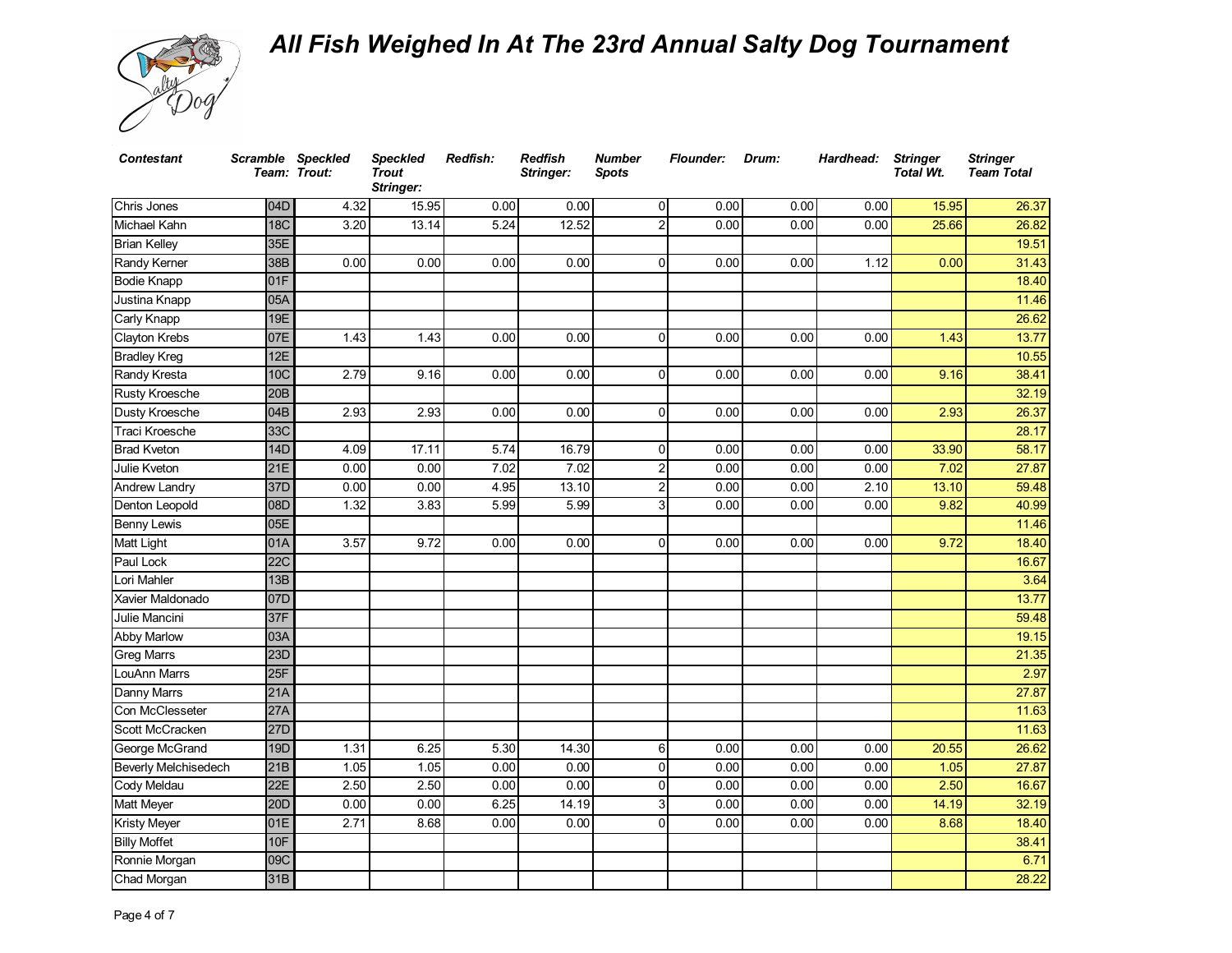

| <b>Contestant</b>    | Scramble Speckled | Team: Trout: | <b>Speckled</b><br><b>Trout</b><br>Stringer: | <b>Redfish:</b> | <b>Redfish</b><br>Stringer: | <b>Number</b><br><b>Spots</b> | <b>Flounder:</b> | Drum: | Hardhead: | <b>Stringer</b><br><b>Total Wt.</b> | <b>Stringer</b><br><b>Team Total</b> |
|----------------------|-------------------|--------------|----------------------------------------------|-----------------|-----------------------------|-------------------------------|------------------|-------|-----------|-------------------------------------|--------------------------------------|
| Chase Morgan         | 05F               |              |                                              |                 |                             |                               |                  |       |           |                                     | 11.46                                |
| Hoga Morgan          | 33B               | 0.00         | 0.00                                         | 4.91            | 4.91                        | 3                             | 0.00             | 0.00  | 0.00      | 4.91                                | 28.17                                |
| Jayce Morgan         | 28E               | 0.00         | 0.00                                         | 0.00            | 0.00                        | 0l                            | 0.00             | 0.00  | 0.45      | 0.00                                | 2.43                                 |
| <b>Brady Morgan</b>  | 36F               | 1.28         | 1.28                                         | 3.79            | 6.70                        | $\overline{2}$                | 0.00             | 0.00  | 0.00      | 7.98                                | 17.65                                |
| Lawson Morgan        | <b>15A</b>        |              |                                              |                 |                             |                               |                  |       |           |                                     | 6.71                                 |
| Hunter Morgan        | 20A               | 2.37         | 2.37                                         | 5.87            | 15.63                       | $\overline{2}$                | 0.00             | 0.00  | 0.00      | 18.00                               | 32.19                                |
| Robert Morgan        | <b>17A</b>        |              |                                              |                 |                             |                               |                  |       |           |                                     | 9.09                                 |
| Quentin Mosher       |                   |              |                                              |                 |                             |                               |                  |       |           |                                     |                                      |
| <b>Nick Neff</b>     | 20E               |              |                                              |                 |                             |                               |                  |       |           |                                     | 32.19                                |
| <b>Matt Ortiz</b>    | 29B               |              |                                              |                 |                             |                               |                  |       |           |                                     | 7.97                                 |
| Kelly Paige          | <b>24F</b>        |              |                                              |                 |                             |                               |                  |       |           |                                     | 1.04                                 |
| Sebastian Palacious  |                   | 4.47         | 4.47                                         | 0.00            | 0.00                        | $\overline{0}$                | 0.00             | 0.00  | 0.00      | 4.47                                |                                      |
| Mike Parker          | <b>10A</b>        | 5.87         | 7.93                                         | 6.03            | 12.79                       |                               | 0.00             | 0.00  | 0.00      | 20.72                               | 38.41                                |
| Wes Partain          | 35D               |              |                                              |                 |                             |                               |                  |       |           |                                     | 19.51                                |
| Paula Partain        | 06B               |              |                                              |                 |                             |                               |                  |       |           |                                     |                                      |
| John Patterson       | 26D               |              |                                              |                 |                             |                               |                  |       |           |                                     | 13.28                                |
| Franklin Patterson   | 02F               |              |                                              |                 |                             |                               |                  |       |           |                                     | 29.76                                |
| David Patton         | 34F               |              |                                              |                 |                             |                               |                  |       |           |                                     | 36.65                                |
| Sandra Paul          |                   | 0.00         | 0.00                                         | 0.00            | 0.00                        | $\Omega$                      | 0.00             | 0.00  | 2.00      | 0.00                                |                                      |
| Francisco Pena       | 11B               | 1.94         | 7.08                                         | 0.00            | 0.00                        | $\Omega$                      | 0.00             | 0.00  | 0.00      | 7.08                                | 11.69                                |
| <b>Randy Pertuit</b> | 12B               |              |                                              |                 |                             |                               |                  |       |           |                                     | 10.55                                |
| Dwayne Pippen        | 01C               |              |                                              |                 |                             |                               |                  |       |           |                                     | 18.40                                |
| Carolyn Pippen       | <b>18F</b>        | 0.00         | 0.00                                         | 0.00            | 0.00                        | $\mathbf{0}$                  | 0.00             | 0.00  | 1.57      | 0.00                                | 26.82                                |
| Roel Ramirez         | 03C               |              |                                              |                 |                             |                               |                  |       |           |                                     | 19.15                                |
| Al Ramon             | 30E               |              |                                              |                 |                             |                               |                  |       |           |                                     | 6.64                                 |
| Lee Ramon            | 13D               |              |                                              |                 |                             |                               |                  |       |           |                                     | 3.64                                 |
| Tim Ramon            | <b>17E</b>        |              |                                              |                 |                             |                               |                  |       |           |                                     | 9.09                                 |
| Senti Recio          |                   | 0.00         | 0.00                                         | 7.86            | 17.14                       | $\overline{2}$                | 0.00             | 0.00  | 0.00      | 17.14                               |                                      |
| <b>Travis Rector</b> | 25B               | 0.00         | 0.00                                         | 2.97            | 2.97                        | 5 <sup>1</sup>                | 0.00             | 0.00  | 0.00      | 2.97                                | 2.97                                 |
| John Rector          | 16A               | 0.00         | 0.00                                         | 0.00            | 0.00                        | $\Omega$                      | 0.00             | 0.00  | 1.70      | 0.00                                | 63.18                                |
| Ty Reich             | 06E               |              |                                              |                 |                             |                               |                  |       |           |                                     |                                      |
| Dennis Reptka        | 02B               | 2.93         | 10.05                                        | 0.00            | 0.00                        | $\overline{0}$                | 0.00             | 0.00  | 0.00      | 10.05                               | 29.76                                |
| Tyler Rich           | 38A               | 0.00         | 0.00                                         | 5.58            | 10.88                       | $\overline{4}$                | 0.00             | 0.00  | 0.00      | 10.88                               | 31.43                                |
| Marco Rivas          | 29A               |              |                                              |                 |                             |                               |                  |       |           |                                     | 7.97                                 |
| Estevan Rodriguez    | 04F               |              |                                              |                 |                             |                               |                  |       |           |                                     | 26.37                                |
| <b>Kelby Ross</b>    | <b>11E</b>        |              |                                              |                 |                             |                               |                  |       |           |                                     | 11.69                                |
| Raul Sandoval        | 32C               | 0.00         | 0.00                                         | 0.00            | 0.00                        | $\overline{0}$                | 0.00             | 0.00  | 1.89      | 0.00                                | 20.98                                |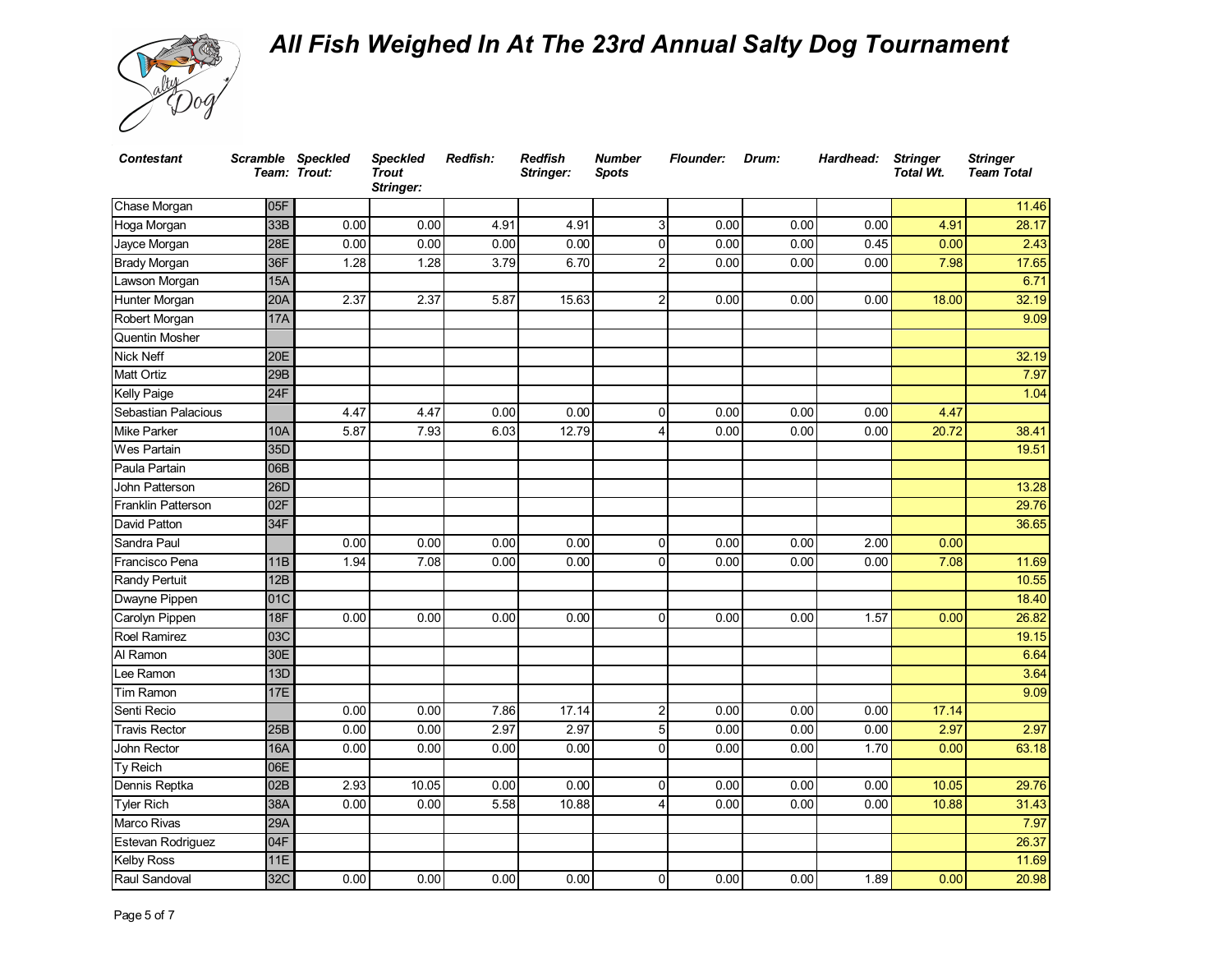

| <b>Contestant</b>     | Scramble Speckled | Team: Trout: | <b>Speckled</b><br><b>Trout</b><br>Stringer: | Redfish: | <b>Redfish</b><br>Stringer: | <b>Number</b><br><b>Spots</b> | <b>Flounder:</b> | Drum: | Hardhead: Stringer | <b>Total Wt.</b> | <b>Stringer</b><br><b>Team Total</b> |
|-----------------------|-------------------|--------------|----------------------------------------------|----------|-----------------------------|-------------------------------|------------------|-------|--------------------|------------------|--------------------------------------|
| Clay Schmeltekopf     | <b>12C</b>        | 3.47         | 10.55                                        | 0.00     | 0.00                        | $\Omega$                      | 0.00             | 0.00  | 0.00               | 10.55            | 10.55                                |
| Randy Schmeltekopf    | 27F               |              |                                              |          |                             |                               |                  |       |                    |                  | 11.63                                |
| Erich Schneider       | <b>18A</b>        |              |                                              |          |                             |                               |                  |       |                    |                  | 26.82                                |
| Tom Scholz            | <b>17C</b>        |              |                                              |          |                             |                               |                  |       |                    |                  | 9.09                                 |
| Huey Schubert         | 36A               | 3.40         | 6.92                                         | 0.00     | 0.00                        | $\Omega$                      | 0.00             | 0.00  | 0.00               | 6.92             | 17.65                                |
| Casey Schulin         | 28F               |              |                                              |          |                             |                               |                  |       |                    |                  | 2.43                                 |
| Melanie Schulin       | 27B               |              |                                              |          |                             |                               |                  |       |                    |                  | 11.63                                |
| Vinson Sealy          | 19C               | 1.48         | 1.48                                         | 0.00     | 0.00                        | $\Omega$                      | 0.00             | 0.00  | 1.32               | 1.48             | 26.62                                |
| Tanis Serrano         | 05B               | 2.46         | 7.50                                         | 3.96     | 3.96                        | $\overline{2}$                | 0.00             | 0.00  | 1.69               | 11.46            | 11.46                                |
| Ricardo Silvas        | <b>14C</b>        | 1.83         | 8.80                                         | 0.00     | 0.00                        | $\mathbf{0}$                  | 0.00             | 0.00  | 1.23               | 8.80             | 58.17                                |
| <b>Richard Silvas</b> | 27C               | 3.57         | 3.57                                         | 8.06     | 8.06                        | $\overline{c}$                | 0.00             | 0.00  | 0.00               | 11.63            | 11.63                                |
| Jeremy Simmons        | 08C               | 3.09         | 5.97                                         | 0.00     | 0.00                        | $\Omega$                      | 0.00             | 0.00  | 0.00               | 5.97             | 40.99                                |
| <b>Bryant Sitka</b>   |                   | 2.20         | 7.20                                         | 0.00     | 0.00                        | $\Omega$                      | 0.00             | 0.00  | 0.00               | 7.20             |                                      |
| Chris Smith           | 33E               |              |                                              |          |                             |                               |                  |       |                    |                  | 28.17                                |
| Walt Smith            | <b>18E</b>        |              |                                              |          |                             |                               |                  |       |                    |                  | 26.82                                |
| <b>Amy Smith</b>      | 20F               |              |                                              |          |                             |                               |                  |       |                    |                  | 32.19                                |
| <b>Greg Stefinsky</b> |                   | 1.99         | 7.03                                         | 0.00     | 0.00                        | $\overline{0}$                | 0.00             | 0.00  | 0.00               | 7.03             |                                      |
| John Stefinsky        | 33D               | 1.86         | 8.10                                         | 0.00     | 0.00                        | $\Omega$                      | 0.00             | 0.00  | 1.66               | 8.10             | 28.17                                |
| Ronald Stendebach     | 26B               |              |                                              |          |                             |                               |                  |       |                    |                  | 13.28                                |
| Addison Stendebach    | 27E               |              |                                              |          |                             |                               |                  |       |                    |                  | 11.63                                |
| Walker Stendebach     | 16C               | 5.50         | 14.04                                        | 6.62     | 17.96                       | $\overline{2}$                | 3.73             | 0.00  | 0.00               | 32.00            | 63.18                                |
| Aaron Stock           | 21C               | 0.00         | 0.00                                         | 4.63     | 12.22                       | $\overline{2}$                | 0.00             | 0.00  | 0.00               | 12.22            | 27.87                                |
| Linda Supak           | 11F               |              |                                              |          |                             |                               |                  |       |                    |                  | 11.69                                |
| Sarah Supak           | 24E               | 0.00         | 0.00                                         | 0.00     | 0.00                        | 0                             | 0.00             | 0.00  | 1.16               | 0.00             | 1.04                                 |
| Jeremy Supak          | 38F               | 4.59         | 16.86                                        | 0.00     | 0.00                        | $\overline{0}$                | 0.00             | 0.00  | 0.00               | 16.86            | 31.43                                |
| <b>Terry Supak</b>    | 13E               | 0.00         | 0.00                                         | 3.64     | 3.64                        | 3                             | 0.00             | 0.00  | 0.00               | 3.64             | 3.64                                 |
| Jacob Supak           | 14F               |              |                                              |          |                             |                               |                  |       |                    |                  | 58.17                                |
| <b>Ben Svetlik</b>    | 22D               | 2.03         | 8.51                                         | 5.66     | 5.66                        | 3                             | 0.00             | 0.00  | 0.00               | 14.17            | 16.67                                |
| <b>Blake Tipton</b>   | 15B               |              |                                              |          |                             |                               |                  |       |                    |                  | 6.71                                 |
| Jacoby Tramel         | 24D               |              |                                              |          |                             |                               |                  |       |                    |                  | 1.04                                 |
| Kevin Tran            |                   |              |                                              |          |                             |                               |                  |       |                    |                  |                                      |
| Robbie Triplett       | 21F               |              |                                              |          |                             |                               |                  |       |                    |                  | 27.87                                |
| Lee Tristan           | 22A               |              |                                              |          |                             |                               |                  |       |                    |                  | 16.67                                |
| Chris Ullman          | 21D               | 2.62         | 7.58                                         | 0.00     | 0.00                        | $\overline{0}$                | 0.00             | 0.00  | 0.00               | 7.58             | 27.87                                |
| Mitchel Vaselka       | 23E               | 4.05         | 18.06                                        | 0.00     | 0.00                        | $\Omega$                      | 0.00             | 0.00  | 0.00               | 18.06            | 21.35                                |
| James Vickers         | 09E               |              |                                              |          |                             |                               |                  |       |                    |                  | 6.71                                 |
| Matthew Warakomski    | <b>24C</b>        |              |                                              |          |                             |                               |                  |       |                    |                  | 1.04                                 |